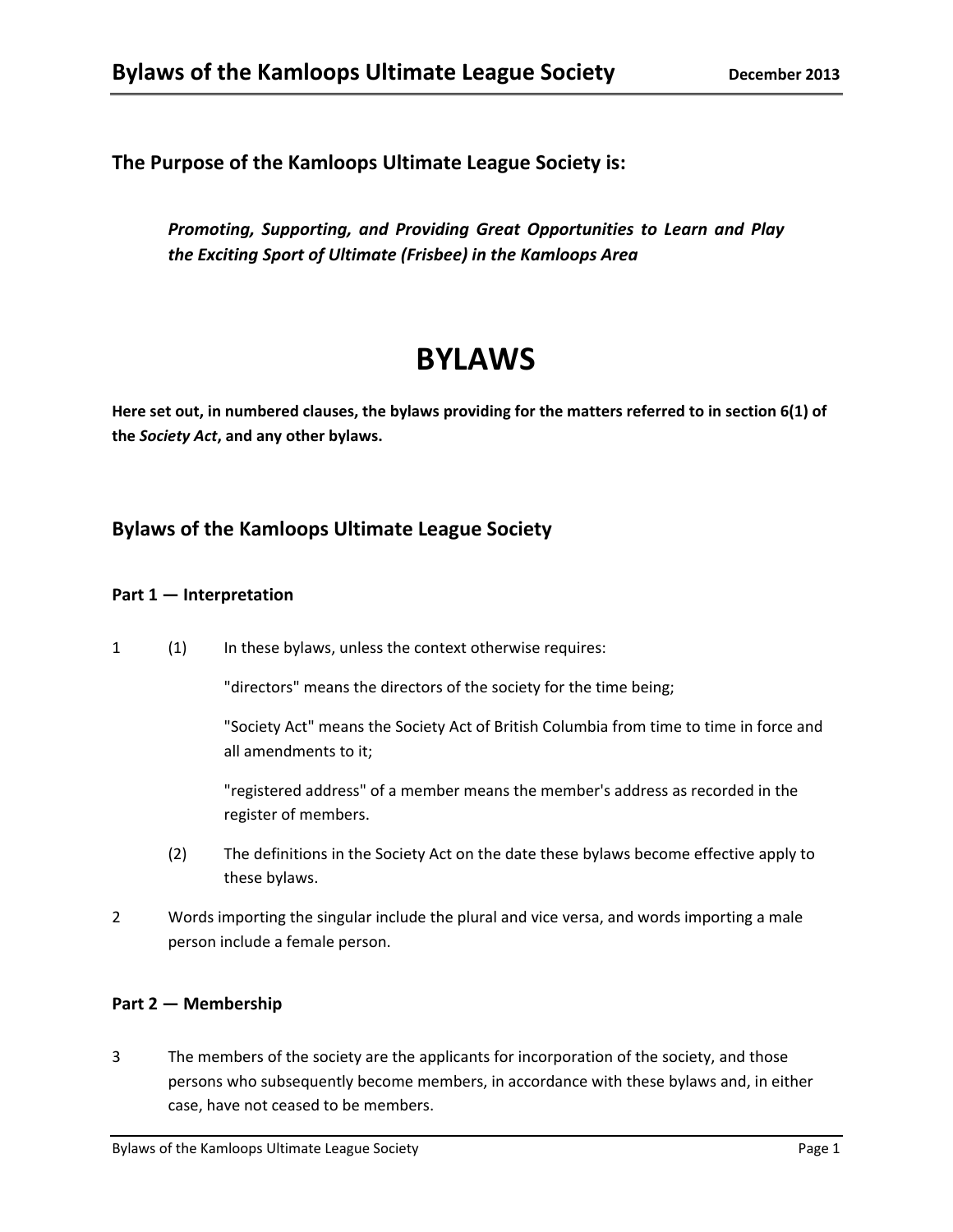- 4 Playing Members:
	- (a) A person becomes a playing member when they register for a league session as a full‐time player.
	- (b) A playing member remains a member for 24 months following the last date of play for that league session.
- 5 Non‐Playing Members:
	- (a) A person who does not wish to or cannot participate in league play (e.g., nonplaying coaches, non‐playing builders and leaders, etc.) may apply to the directors for membership in the society and on acceptance by the directors is a non‐playing member.
	- (b) A non‐playing member admitted in accordance with this section remains a member until the end of the fifth AGM following their most recent acceptance by the directors as a member (i.e., typically 49 to 60 months).
	- (c) When a non‐playing member is re‐accepted during the first Directors' meeting following the fifth AGM, their membership is considered continuous.
- 6 Playing members and non‐playing members have the same rights and responsibilities under these bylaws, and other than their term and how they become a member, both types of members are identical in all respects and are not differentiated in these bylaws.
- 7 Every member must uphold the constitution and comply with these bylaws.
- 8 A person ceases to be a member of the society
	- (a) by not registering for league play for 24 months since the last date of play of their most recently registered league session,
	- (b) after five (5) AGMs have occurred since their last acceptance as a non‐playing member,
	- (c) by delivering his or her resignation in writing to the secretary of the society or by mailing or delivering it to the address of the society,
	- (d) on his or her death,
	- (e) on being expelled, or
	- (f) on having been a member not in good standing for 12 consecutive months.
- 9 (1) A member may be expelled by a special resolution of the members passed at a general meeting.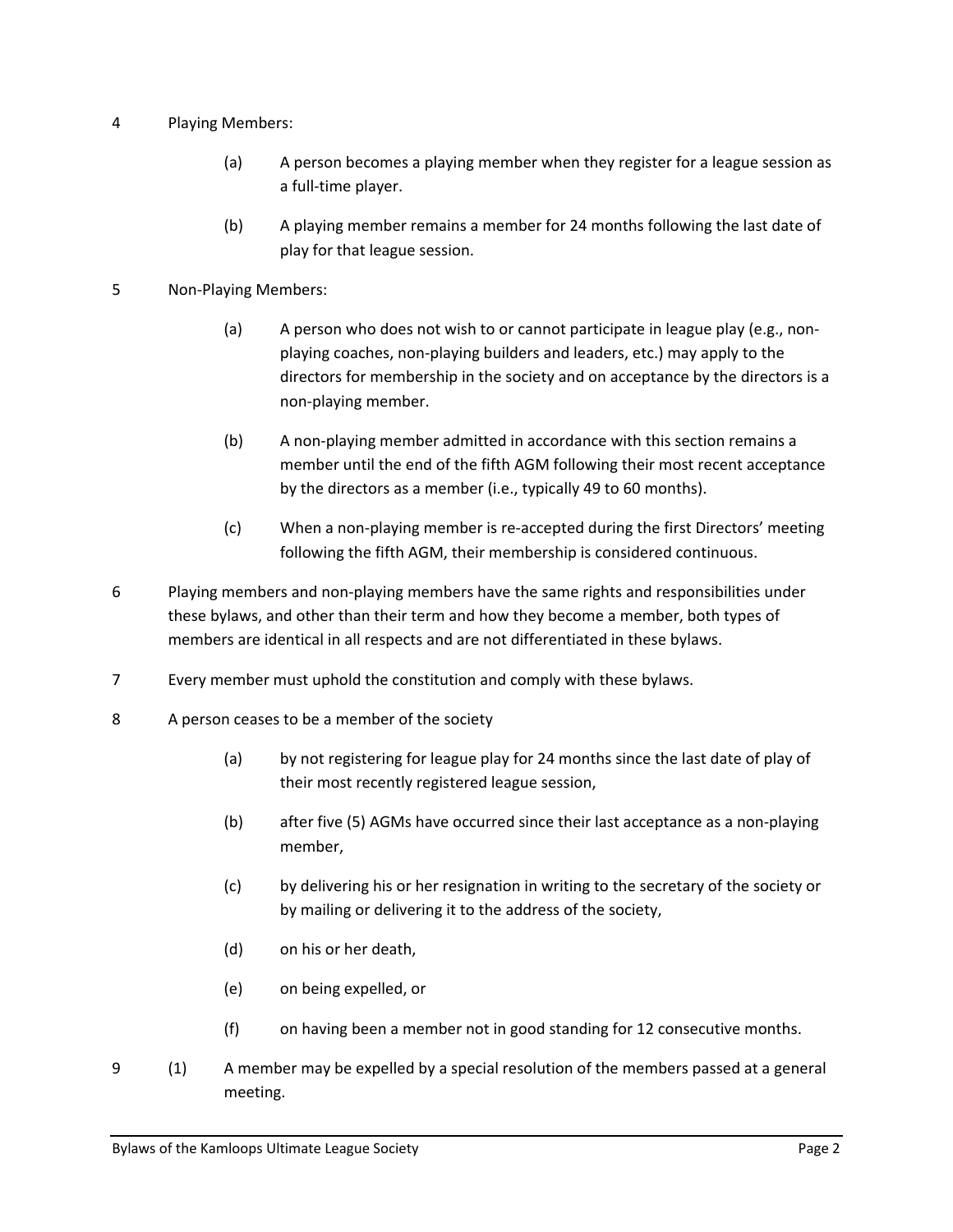- (2) The notice of special resolution for expulsion must be accompanied by a brief statement of the reasons for the proposed expulsion.
- (3) The person who is the subject of the proposed resolution for expulsion must be given an opportunity to be heard at the general meeting before the special resolution is put to a vote.
- 10 All members are in good standing except a member who has failed to pay his or her current league fees, or any other subscription or debt due and owing by the member to the society, and the member is not in good standing so long as the debt remains unpaid.

#### **Part 3 — Meetings of Members**

- 11 General meetings of the society must be held at the time and place, in accordance with the Society Act, that the directors decide.
- 12 Every general meeting, other than an annual general meeting, is an extraordinary general meeting.
- 13 The directors may, when they think fit, convene an extraordinary general meeting.
- 14 (1) Notice of a general meeting must specify the place, day and hour of the meeting, and, in case of special business, the general nature of that business.
	- (2) The accidental omission to give notice of a meeting to, or the non‐receipt of a notice by, any of the members entitled to receive notice does not invalidate proceedings at that meeting.
- 15 The first annual general meeting of the society must be held not more than 15 months after the date of incorporation and after that an annual general meeting must be held at least once in every calendar year and not more than 15 months after the holding of the last preceding annual general meeting.

#### **Part 4 — Proceedings at General Meetings**

- 16 Special business is
	- (a) all business at an extraordinary general meeting except the adoption of rules of order, and
	- (b) all business conducted at an annual general meeting, except the following:
		- (i) the adoption of rules of order;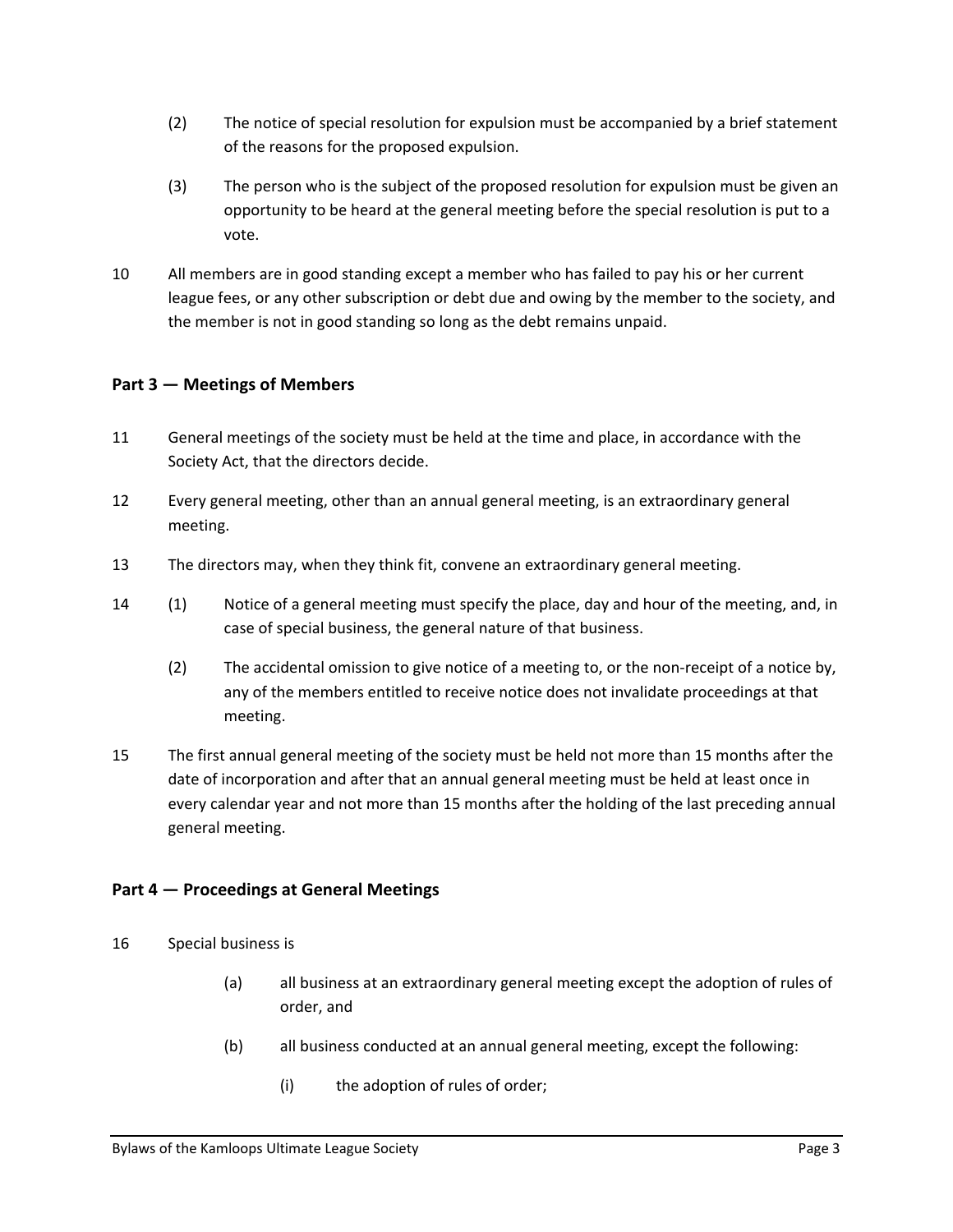- (ii) the consideration of the financial statements;
- (iii) the report of the directors;
- (iv) the election of directors;
- (v) the other business that, under these bylaws, ought to be conducted at an annual general meeting, or business that is brought under consideration by the report of the directors issued with the notice convening the meeting.
- 17 (1) Business, other than the election of a chair and the adjournment or termination of the meeting, must not be conducted at a general meeting at a time when a quorum is not present.
	- (2) If at any time during a general meeting there ceases to be a quorum present, business then in progress must be suspended until there is a quorum present or until the meeting is adjourned or terminated.
	- (3) A quorum is 3 members present or a greater number that the members may determine at a general meeting.
- 18 If within 30 minutes from the time appointed for a general meeting a quorum is not present, the meeting, if convened on the requisition of members, must be terminated, but in any other case, it must stand adjourned to the same day in the next week, at the same time and place, and if, at the adjourned meeting, a quorum is not present within 30 minutes from the time appointed for the meeting, the members present constitute a quorum.
- 19 Subject to bylaw 20, the president of the society, the vice president or, in the absence of both, one of the other directors present, must preside as chair of a general meeting.
- 20 If at a general meeting
	- (a) there is no president, vice president or other director present within 15 minutes after the time appointed for holding the meeting, or
	- (b) the president and all the other directors present are unwilling to act as the chair,

the members present must choose one of their number to be the chair.

- 21 (1) A general meeting may be adjourned from time to time and from place to place, but business must not be conducted at an adjourned meeting other than the business left unfinished at the meeting from which the adjournment took place.
	- (2) When a meeting is adjourned for 10 days or more, notice of the adjourned meeting must be given as in the case of the original meeting.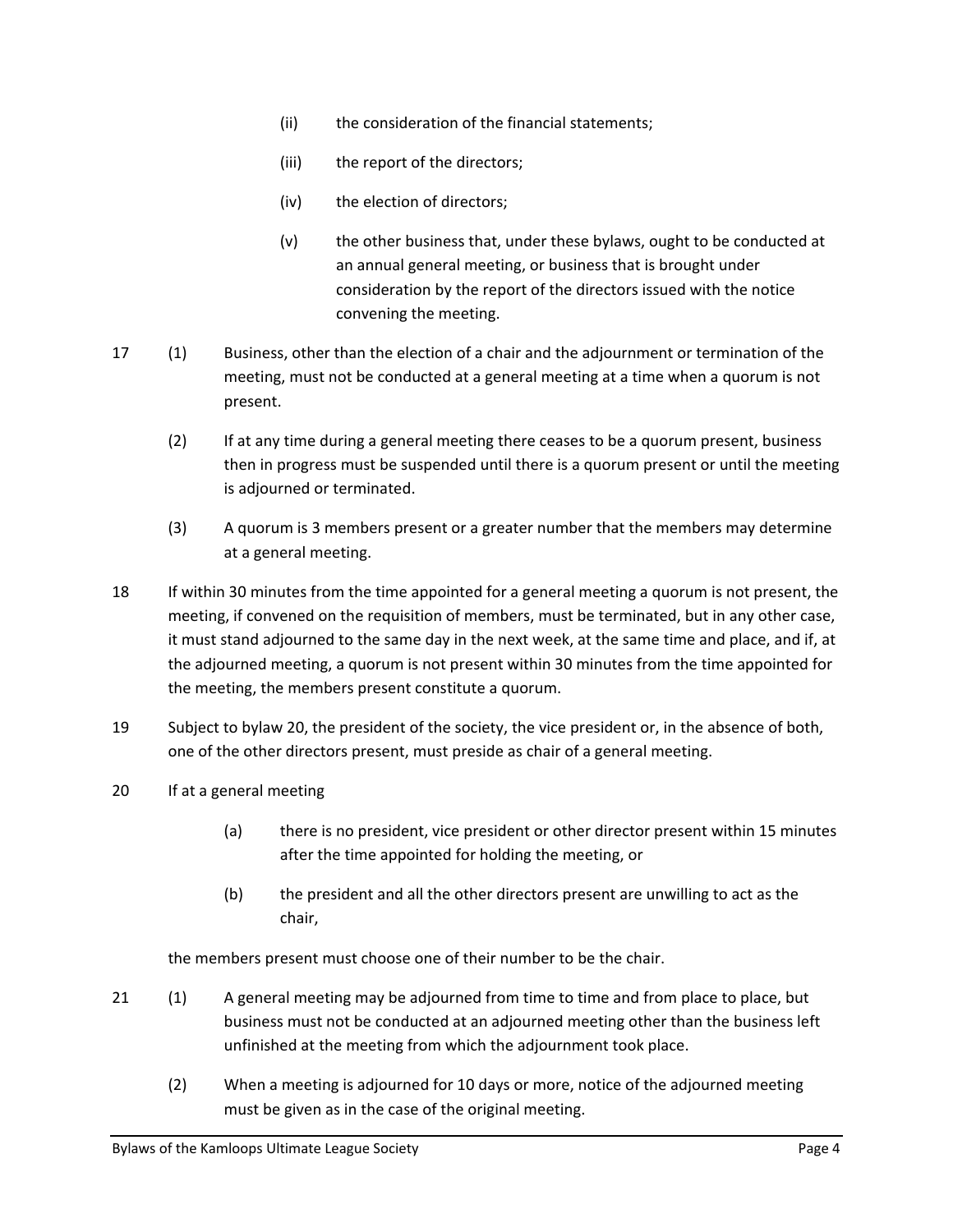- (3) Except as provided in this bylaw, it is not necessary to give notice of an adjournment or of the business to be conducted at an adjourned general meeting.
- 22 (1) A resolution proposed at a meeting need not be seconded, and the chair of a meeting may move or propose a resolution.
	- (2) In the case of a tie vote, the chair does not have a casting or second vote in addition to the vote to which he or she may be entitled as a member, and the proposed resolution does not pass.
- 23 (1) A member in good standing present at a meeting of members is entitled to one vote.
	- (2) Voting is by show of hands.
	- (3) Voting by proxy is not permitted.

#### **Part 5 — Directors and Officers**

- 24 (1) The directors may exercise all the powers and do all the acts and things that the society may exercise and do, and that are not by these bylaws or by statute or otherwise lawfully directed or required to be exercised or done by the society in a general meeting, but subject, nevertheless, to
	- (a) all laws affecting the society,
	- (b) these bylaws, and
	- (c) rules, not being inconsistent with these bylaws, that are made from time to time by the society in a general meeting.
	- (2) A rule, made by the society in a general meeting, does not invalidate a prior act of the directors that would have been valid if that rule had not been made.
- 25 (1) The president, vice president, secretary, treasurer and one or more other persons are the directors of the society.
	- (2) The number of directors must be 5 or a greater number determined from time to time at a general meeting.
- 26 (1) The directors must retire from office at each annual general meeting when their successors are elected.
	- (2) Separate elections must be held for each office to be filled.
	- (3) An election may be by acclamation, otherwise it must be by ballot.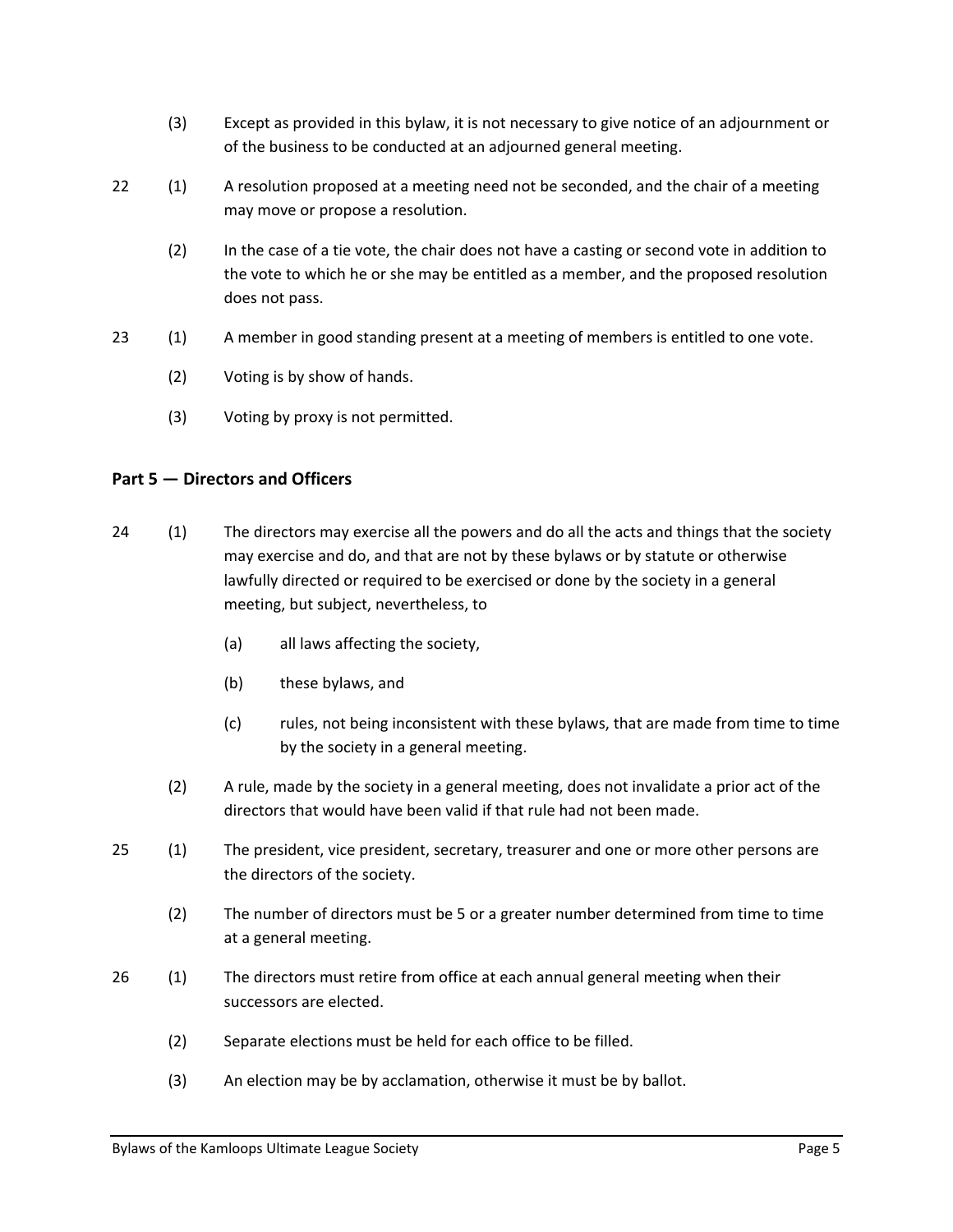- (4) If a successor is not elected, the person previously elected or appointed continues to hold office.
- 27 (1) The directors may at any time and from time to time appoint a member as a director to fill a vacancy in the directors.
	- (2) A director so appointed holds office only until the conclusion of the next annual general meeting of the society, but is eligible for re-election at the meeting.
- 28 (1) If a director resigns his or her office or otherwise ceases to hold office, the remaining directors must appoint a member to take the place of the former director.
	- (2) An act or proceeding of the directors is not invalid merely because there are less than the prescribed number of directors in office.
- 29 The members may, by special resolution, remove a director, before the expiration of his or her term of office, and may elect a successor to complete the term of office.
- 30 A director must not be remunerated for being or acting as a director but a director must be reimbursed for all expenses necessarily and reasonably incurred by the director while engaged in the affairs of the society.

# **Part 6 — Proceedings of Directors**

- 31 (1) The directors may meet at the places they think fit to conduct business, adjourn and otherwise regulate their meetings and proceedings, as they see fit.
	- (2) The directors may from time to time set the quorum necessary to conduct business, and unless so set the quorum is a majority of the directors then in office.
	- (3) The president is the chair of all meetings of the directors, but if at a meeting the president is not present within 15 minutes after the time appointed for holding the meeting, the vice president must act as chair, but if neither is present the directors present may choose one of their number to be the chair at that meeting.
	- (4) A director may at any time, and the secretary, on the request of a director, must, convene a meeting of the directors.
- 32 (1) The directors may delegate any, but not all, of their powers to committees consisting of the director or directors as they think fit.
	- (2) A committee so formed in the exercise of the powers so delegated must conform to any rules imposed on it by the directors, and must report every act or thing done in exercise of those powers to the earliest meeting of the directors held after the act or thing has been done.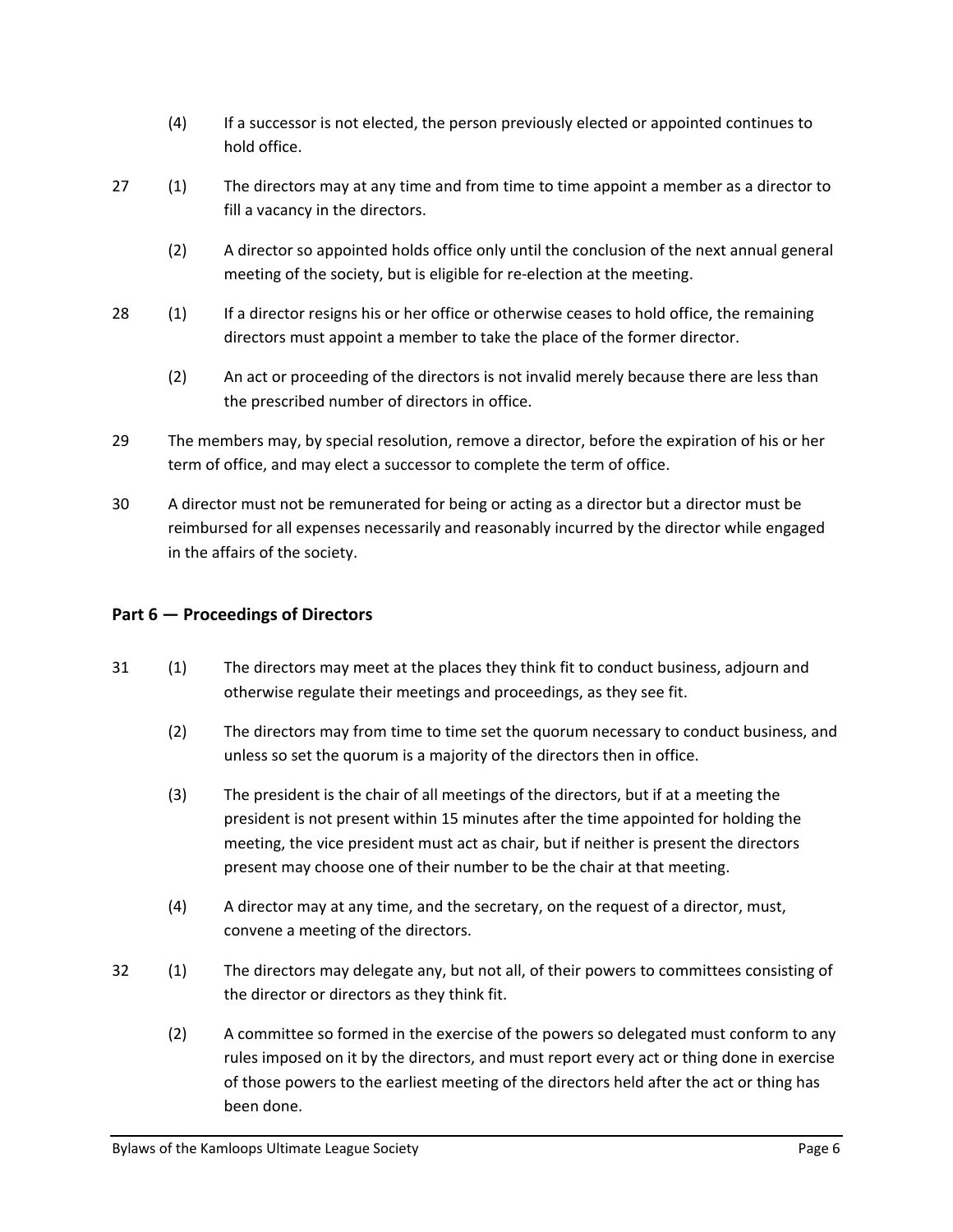- 33 A committee must elect a chair of its meetings, but if no chair is elected, or if at a meeting the chair is not present within 15 minutes after the time appointed for holding the meeting, the directors present who are members of the committee must choose one of their number to be the chair of the meeting.
- 34 The members of a committee may meet and adjourn as they think proper.
- 35 For a first meeting of directors held immediately following the appointment or election of a director or directors at an annual or other general meeting of members, or for a meeting of the directors at which a director is appointed to fill a vacancy in the directors, it is not necessary to give notice of the meeting to the newly elected or appointed director or directors for the meeting to be constituted, if a quorum of the directors is present.
- 36 A director who may be absent temporarily from British Columbia may send or deliver to the address of the society a waiver of notice, which may be by letter or email, of any meeting of the directors and may at any time withdraw the waiver, and until the waiver is withdrawn,
	- (a) a notice of meeting of directors is not required to be sent to that director, and
	- (b) any and all meetings of the directors of the society, notice of which has not been given to that director, if a quorum of the directors is present, are valid and effective.
- 37 (1) Questions arising at a meeting of the directors and committee of directors must be decided by a majority of votes.
	- (2) In the case of a tie vote, the chair does not have a second or casting vote.
- 38 A resolution proposed at a meeting of directors or committee of directors need not be seconded, and the chair of a meeting may move or propose a resolution.
- 39 A resolution in writing, signed by all the directors and placed with the minutes of the directors, is as valid and effective as if regularly passed at a meeting of directors.

# **Part 7 — Duties of Officers**

- 40 (1) The president presides at all meetings of the society and of the directors.
	- (2) The president is the chief executive officer of the society and must supervise the other officers in the execution of their duties.
- 41 The vice president must carry out the duties of the president during the president's absence.
- 42 The secretary must do the following: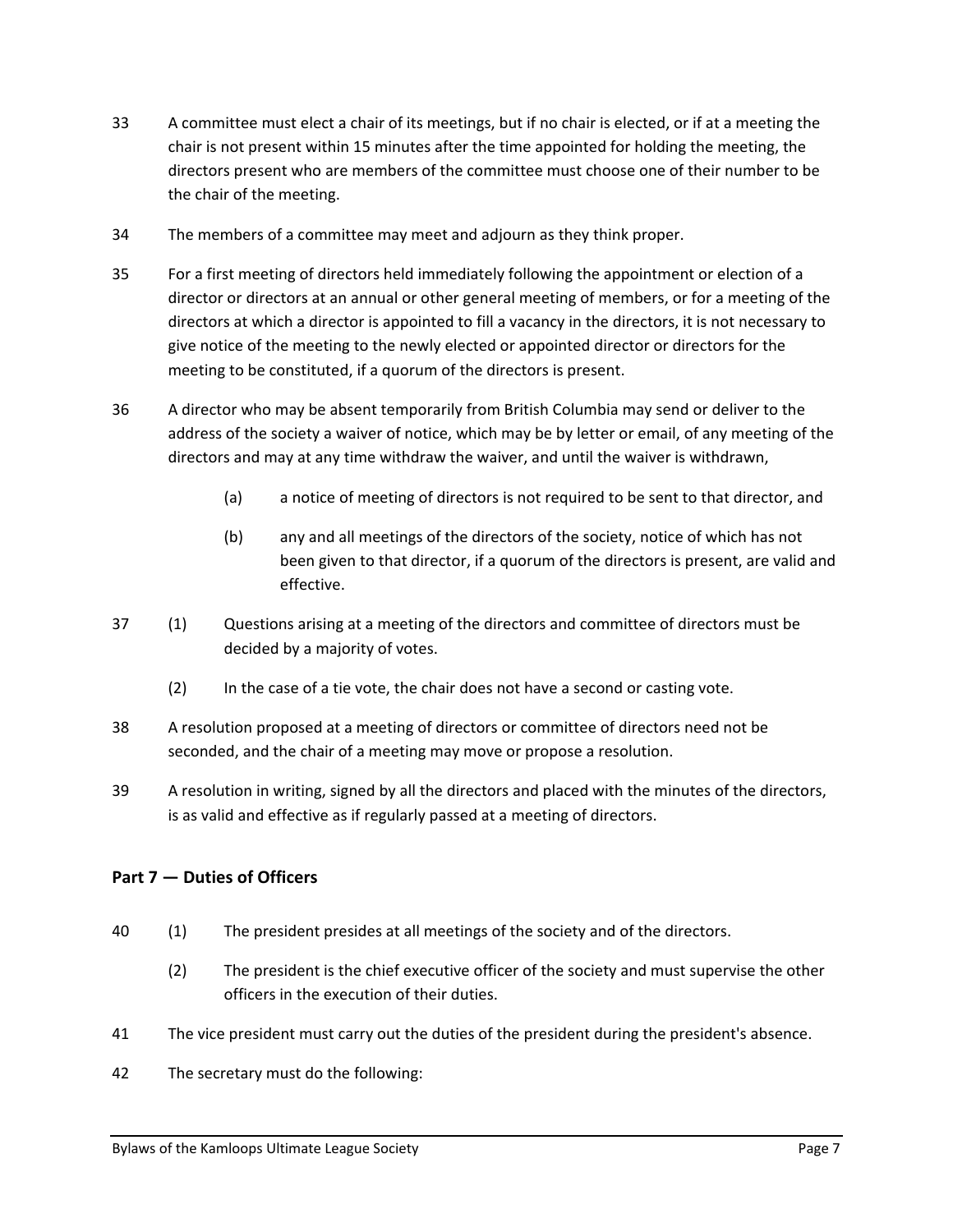- (a) conduct the correspondence of the society;
- (b) issue notices of meetings of the society and directors;
- (c) keep minutes of all meetings of the society and directors;
- (d) have custody of all records and documents of the society except those required to be kept by the treasurer;
- (e) maintain the register of members.
- 43 The treasurer must
	- (a) keep the financial records, including books of account, necessary to comply with the Society Act, and
	- (b) render financial statements to the directors, members and others when required.
- 44 (1) The offices of secretary and treasurer may be held by one person who is to be known as the secretary treasurer.
	- (2) If a secretary treasurer holds office, the total number of directors must not be less than 5 or the greater number that may have been determined under bylaw 25 (2).
- 45 In the absence of the secretary from a meeting, the directors must appoint another person to act as secretary at the meeting.

#### **Part 8 — Borrowing**

- 46 In order to carry out the purposes of the society the directors may, on behalf of and in the name of the society, raise or secure the payment or repayment of money in the manner they decide, and, in particular but without limiting that power, by the issue of debentures.
- 47 A debenture must not be issued without the authorization of a special resolution.
- 48 The members may, by special resolution, restrict the borrowing powers of the directors, but a restriction imposed expires at the next annual general meeting.

#### **Part 9 — Notices to Members**

49 A notice may be given to a member, either personally, or by mail or email to the member at the address registered with the society.